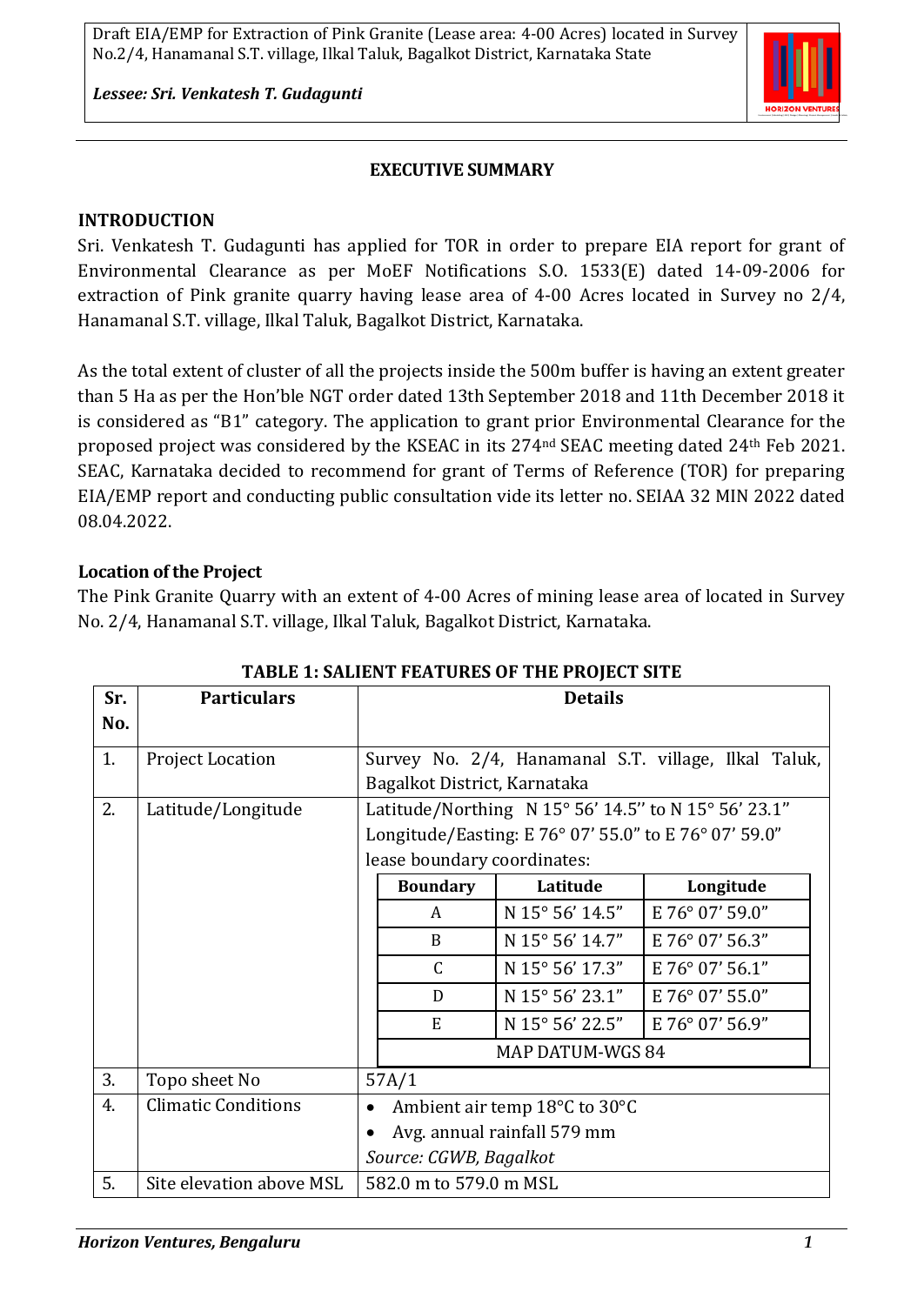

*Lessee: Sri. Venkatesh T. Gudagunti*

| Sr.<br>No. | <b>Particulars</b>                       | <b>Details</b>                                                                                                                                                |                                                |                                                                        |  |  |
|------------|------------------------------------------|---------------------------------------------------------------------------------------------------------------------------------------------------------------|------------------------------------------------|------------------------------------------------------------------------|--|--|
| 6.         | Land use at the proposed<br>project site | Type of land use                                                                                                                                              | <b>Existing</b><br><b>Land use</b><br>in Acres | <b>Land use</b><br>at the end<br>of 5 years<br>plan in<br><b>Acres</b> |  |  |
|            |                                          | Area of Mining                                                                                                                                                | $-1$                                           | $2 - 30$                                                               |  |  |
|            |                                          | Roads                                                                                                                                                         |                                                | $0 - 02$                                                               |  |  |
|            |                                          | Overburden dump                                                                                                                                               | $-$                                            | $0 - 02$                                                               |  |  |
|            |                                          | Infrastructure                                                                                                                                                |                                                |                                                                        |  |  |
|            |                                          | Mineral Storage                                                                                                                                               |                                                | $0 - 06$                                                               |  |  |
|            |                                          | <b>Topsoil Yard</b>                                                                                                                                           |                                                |                                                                        |  |  |
|            |                                          | <b>Buffer Zone</b>                                                                                                                                            | $-$                                            | $1 - 00$                                                               |  |  |
|            |                                          | Virgin area                                                                                                                                                   | $4 - 00$                                       |                                                                        |  |  |
|            |                                          | <b>Total</b>                                                                                                                                                  | $4 - 00$                                       | $4 - 00$                                                               |  |  |
| 7.         | Site topography                          | The Project site is undulated terrain and sloping towards<br>North direction. The subject area forms a hill rock with<br>altitude of 582.0-579.0 m above MSL. |                                                |                                                                        |  |  |
|            |                                          |                                                                                                                                                               |                                                |                                                                        |  |  |
| 8.         | Nearest roadway                          | National Highway NH 50 - 0.12 kms towards South-<br>west, Ilkal to Gudur Road<br>State Highway SH 6-3.76 kms towards West, Ilkal to<br>Hanamasagar Road       |                                                |                                                                        |  |  |
| 9.         | <b>Nearest Railway Station</b>           | Badami Railway Station 48.82 km, towards West.                                                                                                                |                                                |                                                                        |  |  |
| 10.        | Nearest Railway line                     | Badami Railway Station 48.82 km, towards West.                                                                                                                |                                                |                                                                        |  |  |
| 11.        | Nearest Air Port                         | Jindal Vijaynagar Airport~99.50 km, towards NorthEast                                                                                                         |                                                |                                                                        |  |  |
| 12.        | Nearest village/major<br>town            | Hanamanl S.T. village - 0.60 Kms (SE)                                                                                                                         |                                                |                                                                        |  |  |
| 13.        | Hills/valleys                            | No major hills and valleys within 10 km radius                                                                                                                |                                                |                                                                        |  |  |
| 14.        | Ecologically sensitive<br>zone           | None                                                                                                                                                          |                                                |                                                                        |  |  |
| 15.        | Reserved/Protected<br>forests            | None within 10 Kms                                                                                                                                            |                                                |                                                                        |  |  |
| 16.        | Historical/tourist places                | None within 5 km radius area                                                                                                                                  |                                                |                                                                        |  |  |
| 17.        | <b>Nearest Industries</b>                | Om Agro Industry – 3.94 (W)                                                                                                                                   |                                                |                                                                        |  |  |
| 18.        | Nearest water bodies                     | Ilkal Halla - $2.35$ kms (NW)                                                                                                                                 |                                                |                                                                        |  |  |
| 19.        | Seismic zone                             | Seismically, this area is categorized under Zone-II as per                                                                                                    |                                                |                                                                        |  |  |
|            |                                          | IS-1893 (Part-1)-2016. Hence, seismically the site is Low                                                                                                     |                                                |                                                                        |  |  |
|            |                                          | Damage Risk Zone. With MSK scale of VI or Less.                                                                                                               |                                                |                                                                        |  |  |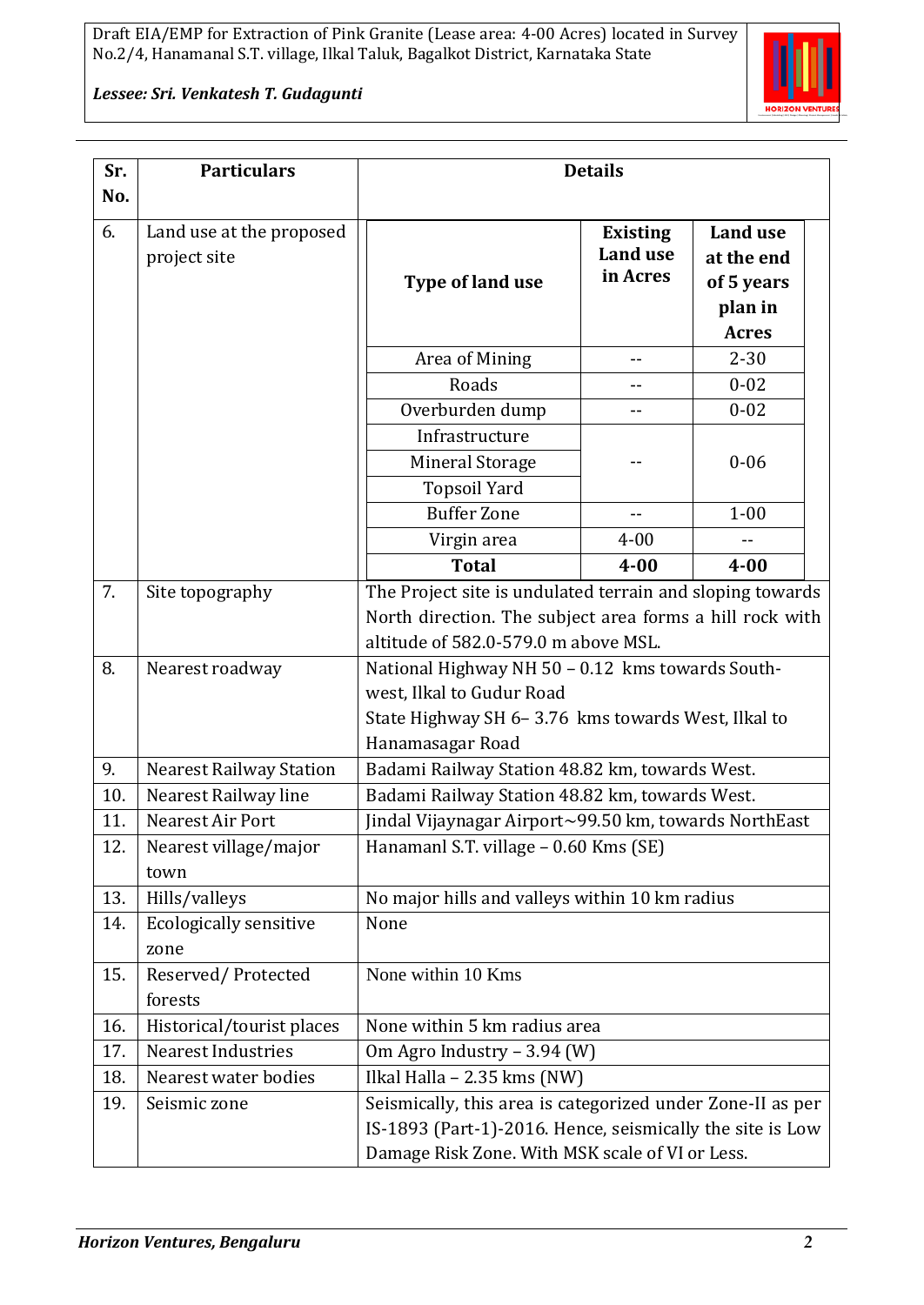

*Lessee: Sri. Venkatesh T. Gudagunti*

## **PROJECT DESCRIPTION Method of Mining**

An open cast Other than fully Mechanized method will be adopted to operate the area. Since, the annual production is about 4,500 cum per annum for five years, the Open cast method will be followed during the plan period.

# **Anticipated life of the mine**

It may be seen that during plan period, it is proposed to maintain a suitable Pink granite quarry production of about 4,500 cum per annum for 28 years.

# **Conceptual Mine Plan**

Based on reserves of Pink granite quarry as Production capacity of 4,500 cum per annum Pink granite quarry for the 5 years plan period, thus the anticipated life of the quarry shall be 28years.

# **Waste Generation & Disposal**

Average of 27,825 cu.m. Per annum solid waste will be generated which will be disposed inside waste dump yard located east side project site over an extent of 1-00 Acres.

## **Water Requirement & Source**

Total water requirement for the project will be 5.95 KLD, Requirement is met by procurement of water from the bore well nearby Tankers.

# **Manpower Requirement**

The said mine provides direct employment to 10 people and generate 20 indirect employments for several hundred people. Most of the directly employed manpower falls under skilled category Preference will be given to the local people as per their eligibility.

# **Site Infrastructure**

The Quarry will have its own office premises, canteen, first-aid center etc. Quarry office is well connected with wireless and telephone, internet & e-mail facilities for communication. The Quarry is provided with a workshop to undertake repairs and regular maintenance of mining machinery deployed.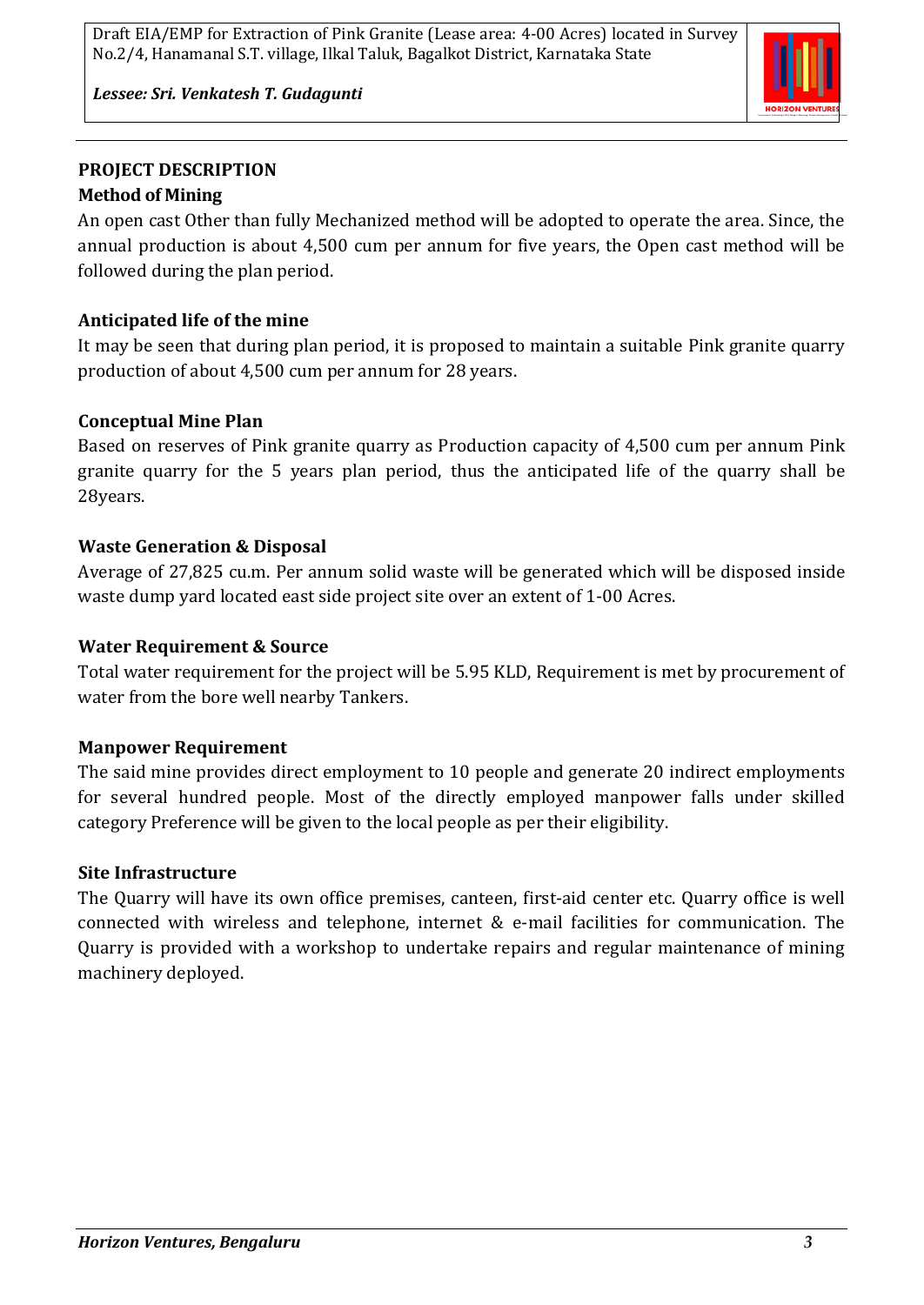

*Lessee: Sri. Venkatesh T. Gudagunti*

## **EXISTING ENVIRONMENTAL SCENARIO Baseline Environmental Studies Meteorology & Ambient Air Quality**

#### **Summary of Meteorological data generated at site (March 2021 to June 2021)**

| <b>Wind Direction</b>                   | <b>Frequency</b> % |
|-----------------------------------------|--------------------|
| <b>First Predominant Wind Direction</b> | W                  |
| Second Predominant Wind Direction       | WSW                |
| Calm conditions (%)                     | 14.46              |

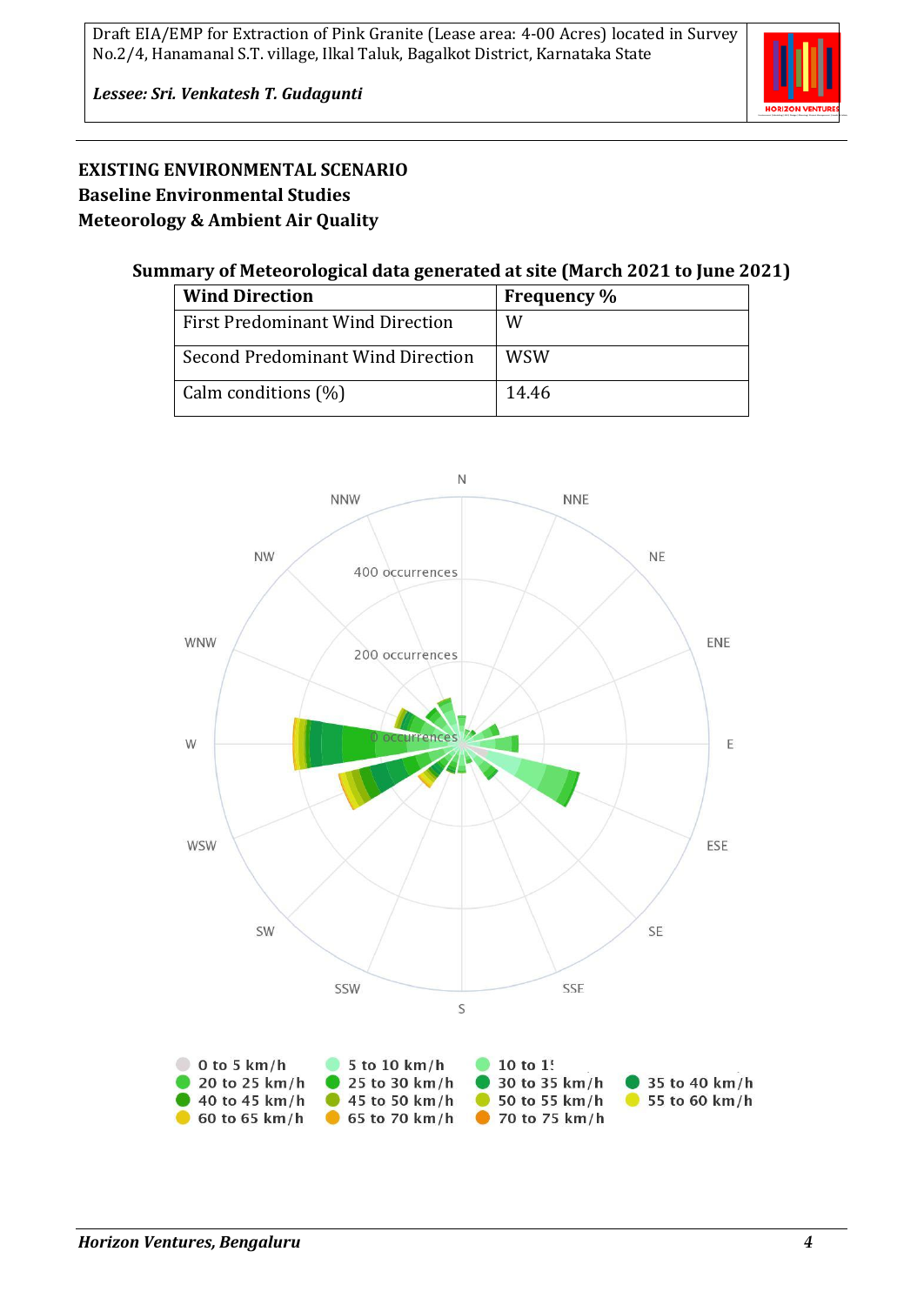

*Lessee: Sri. Venkatesh T. Gudagunti*

### **Ambient Air Quality Status**

From the results, it is observed that the ambient air quality with respect to  $PM_{10}$ ,  $PM_{2.5}$ ,  $SO_2$ , and  $NO<sub>x</sub>$  at all the monitoring locations is within the permissible limits specified by CPCB.

### **Ambient Noise Levels**

Ambient noise level monitoring was carried out at the 9 monitoring locations, those were selected for ambient air quality monitoring. The monitoring results are within limits**.**

#### **Biological Environment**

There is no any Protected Areas like National Park or Wildlife Sanctuary were observed

#### **Proposed Biological Environment Conservation Measures**

- Thick Green belt will be developed around Quarry lease area and along transport road.
- Periodic maintenance of mineral transport road
- Regular sprinkling of water through mobile tanker on mineral transport road
- Mineral carrying trucks are loaded with only the stipulated quantity to avoid overloading and covered with tarpaulin to avoid spillage.

#### **Socio-economic Environment**

- There is no habitation or private land in the Pink Granite Quarry. There is no rehabilitation and resettlement involved in the project.
- The said Quarry provides direct employment to 10 people and generate 20 indirect employments for several hundred people. Most of the directly employed manpower falls under skilled category and the respective distribution / numbers is follows. Preference will be given to the local people as per their eligibility.
- The existing infrastructure facilities are sufficient to cater the needs of the Pink Granite Quarry. However, the Quarry management will take efforts as a part of CER for improvement in civic amenities like sanitation, drinking water facilities, transport road, etc. in the nearby villages.

#### **ENVIRONMENTAL MONITORING PROGRAM**

An Environmental Management Cell (EMC) will be established in the Quarry under the control of Mines Manager. The EMC will be headed by an Environmental Officer having adequate qualification and experience in the field of environmental management regular and periodic. Environmental monitoring of Ambient Air Quality, Water table depth, Water quality, Ambient Noise Levels, Soil Quality, CSR activities etc. will be carried out through MOEF accredited agencies and reports will be submitted to KSPCB/ Regional office of MoEF&CC.

## **RISK ASSESSMENT & DISASTER MANAGEMENT PLAN**

The assessment of risk in the Pink granite quarry Mining project has been estimated for Slope failure, Movement of HEMM, Inundation due to surface water, Dust hazards, Hazards associated